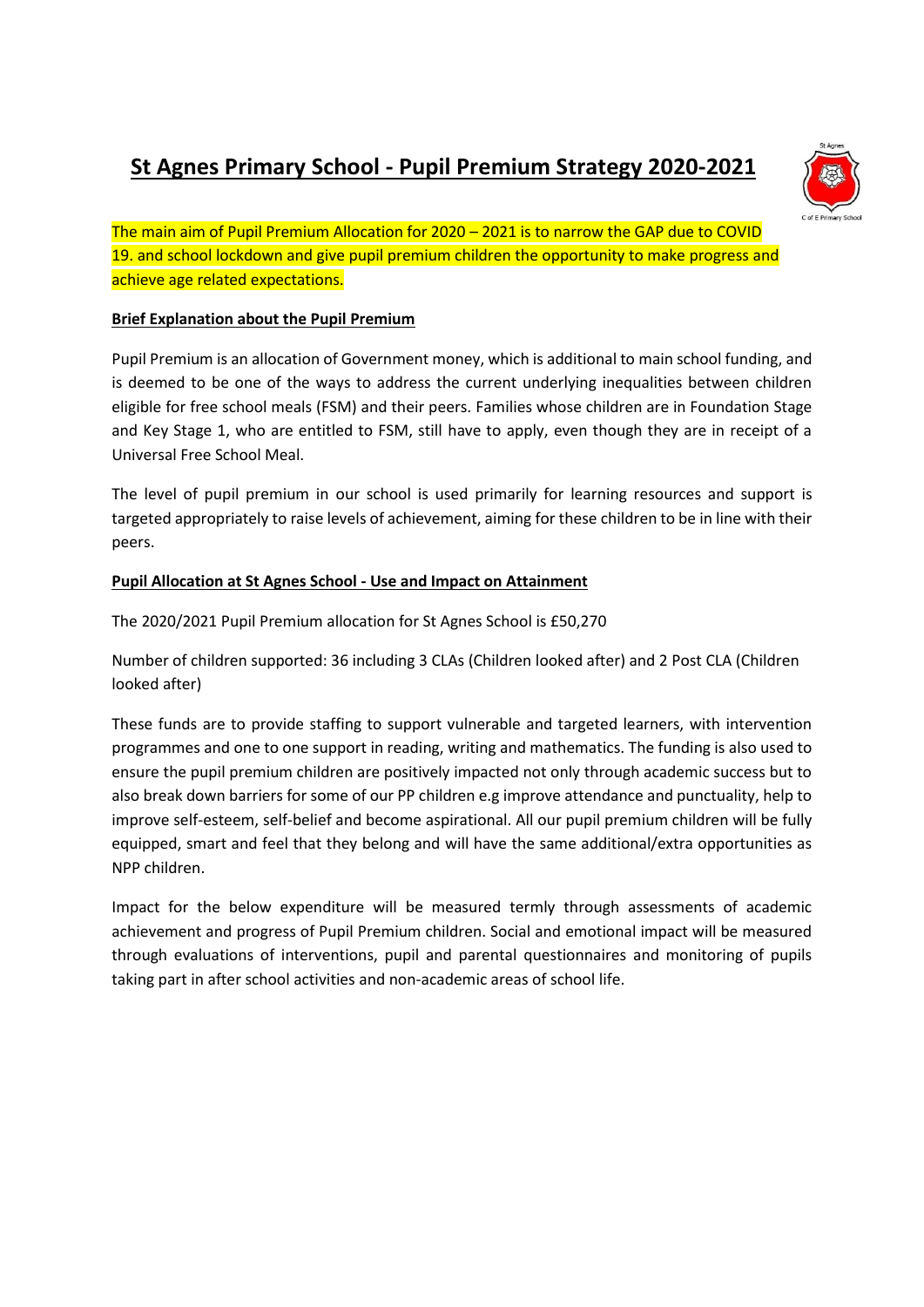| Barriers to learning and allocation of<br>expenditure                                                                                                                                                                                                                                                                                                                                                                                                                                      | <b>Allocated costs</b>                                                                           | <b>Intended Outcome/Impact</b>                                                                                                                                                                                                                                                                                                                                                                              |  |  |
|--------------------------------------------------------------------------------------------------------------------------------------------------------------------------------------------------------------------------------------------------------------------------------------------------------------------------------------------------------------------------------------------------------------------------------------------------------------------------------------------|--------------------------------------------------------------------------------------------------|-------------------------------------------------------------------------------------------------------------------------------------------------------------------------------------------------------------------------------------------------------------------------------------------------------------------------------------------------------------------------------------------------------------|--|--|
| Teaching and learning interventions - For more detailed evidence of progress made by each individual child see<br>performance management documents.                                                                                                                                                                                                                                                                                                                                        |                                                                                                  |                                                                                                                                                                                                                                                                                                                                                                                                             |  |  |
| Reading, phonics and writing interventions in<br>EYFS/KS1. (AR)<br>EYFS - 4 children to be at end of Phase 3<br>KS1-5 children to be at end of Phase 5                                                                                                                                                                                                                                                                                                                                     | LSA to provided<br>intervention<br>10 hours per week x<br>38 weeks - (11.85 per<br>hour - £4503) | To narrow the gap due to COVID 19.<br>Pupils targeted for this intervention to<br>make good progress. All children to<br>make progress at least in line with<br>national expectations. To aim for PP<br>children to be in line with National<br>Expectations.                                                                                                                                               |  |  |
| PSHE interventions in EYFS / KS1<br>(AR/KCW)<br>EYFS - 5 children to be at ELG<br>KS1-4 children to attain KS1 NN's in PSHE                                                                                                                                                                                                                                                                                                                                                                | LSA to provide<br>intervention 5 hours<br>per week x 38 weeks -<br>(11.85 per hour -<br>£4503)   | Ensure children are able to emotionally<br>cope after COVID 19 and pupils<br>targeted for this intervention to learn<br>to employ strategies that help children<br>to handle their emotions and therefore<br>be more equipped to access learning.                                                                                                                                                           |  |  |
| KS1 - Group tuition<br>Specific Maths and writing that individual<br>children find challenging. Small group work to<br>also help children build their self-esteem.<br>(5 children)<br>Specific interventions to ensure PP children<br>achieve greater depth.<br>(3 children)<br>Specific intervention to ensure PP catch up<br>from emerging to expected.<br>Learning support Assistant - to provide<br>specific intervention to ensure PP<br>achievement.<br>(3 children)<br>(ZG and KCW) | Intervention teacher -<br>12 hours per week<br>£5122.40<br>15 hours per week -<br>£6754.50       | Pupils targeted for this intervention to<br>make good progress and plug any gaps<br>left after school closure due to COVID<br>19. All children to make progress at<br>least in line with national expectations.<br>To aim for PP children to be in line with<br>National Expectations.<br>To aim for targeted children to achieve<br>greater depth - specific interventions<br>to plug gaps after COVID 19. |  |  |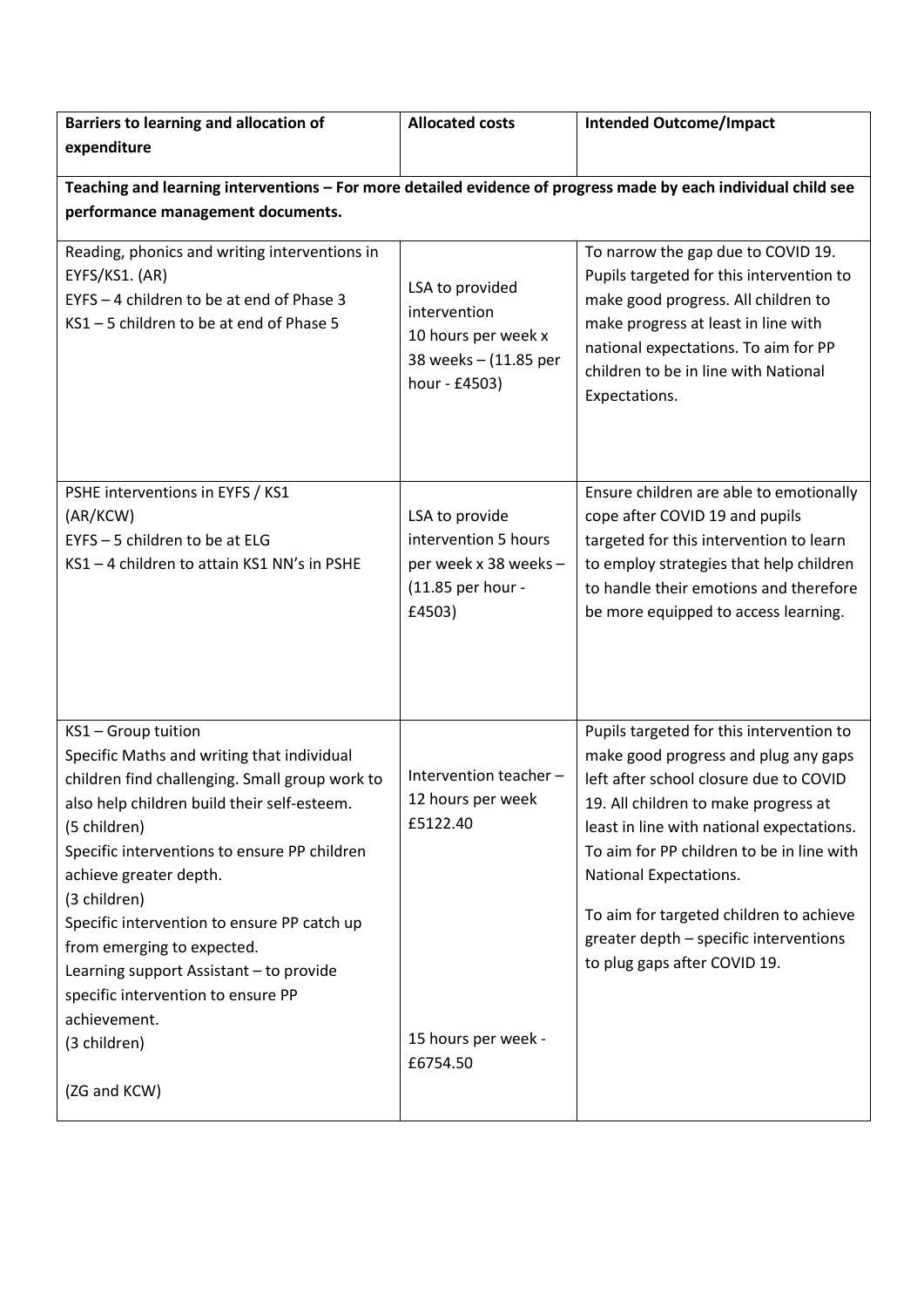| Individual targeted support for reading in Key |                        | Children becoming competent readers                                            |
|------------------------------------------------|------------------------|--------------------------------------------------------------------------------|
| Stage Two (MM)                                 |                        | of a variety of texts and comprehension                                        |
|                                                | 3 hours per week -     | skills developing. Reading levels to be in                                     |
| 3 children - Year 3, 2 children - Year 4       | (E2280)                | line or above national expectations.                                           |
|                                                |                        |                                                                                |
|                                                |                        | Children to be given extra support to                                          |
| Specific group targeted support in Numeracy    | 10 hours per week -    | develop Mathematical skills and<br>become more competent                       |
| in Key Stage Two (EH and MM)                   | (E4370)                | Mathematicians. Ensure non                                                     |
| 3 Children - Year 5                            |                        | negotiables are met and gaps are                                               |
|                                                |                        | plugged due to gap after school                                                |
| 4 Children - Year 4                            |                        | closure.                                                                       |
|                                                |                        |                                                                                |
| Small group work with targeted (at risk of not |                        | Develop self-confidence. Develop                                               |
| achieving in Summer term) children in Reading  |                        | inference and deduction skills.                                                |
| $(SR / EH) - 3$ Year 6 children, Year 5 - 4    | 3 hours per week -     |                                                                                |
| children)                                      | (E2280)                |                                                                                |
|                                                |                        | Children to make good progress and be                                          |
|                                                |                        | in line with national expectations.                                            |
| Learning support assistant to provide specific | 15 hours per week -    |                                                                                |
| intervention in Upper and Lower Key Stage 2    | (E6754.50)             |                                                                                |
| to target PP children (EH, MM) - 3 Year 6      |                        |                                                                                |
| children, Year 5 - 4 children)                 |                        |                                                                                |
|                                                |                        |                                                                                |
|                                                |                        | Narrow the gap for pupil premium                                               |
| Intervention teacher to provide bespoke        | 2 hours per week -     | children who need additional support                                           |
| learning to children throughout the year. (SR) | (E2280)                | after school closure during COVID 19                                           |
|                                                |                        |                                                                                |
| 3 Year 6 children, Year 5 - 4 children         |                        |                                                                                |
|                                                |                        |                                                                                |
|                                                |                        |                                                                                |
| Additional lunchtime support for pupil         |                        | Pupil premium child is able to access                                          |
| premium child to ensure access to social       |                        | social situations.                                                             |
| times. (MM)                                    |                        | To enable children to deal with                                                |
| 3 children in KS2                              |                        | emotional and traumatic difficulties                                           |
|                                                |                        |                                                                                |
|                                                |                        | and be able to access learning more<br>successfully. To ensure pupils are able |
|                                                |                        | to work together and develop                                                   |
|                                                | 1 hour per day - £2850 | relationships that have been stopped                                           |
|                                                |                        | due to COVID 19.                                                               |
|                                                |                        |                                                                                |
|                                                |                        |                                                                                |
|                                                |                        |                                                                                |